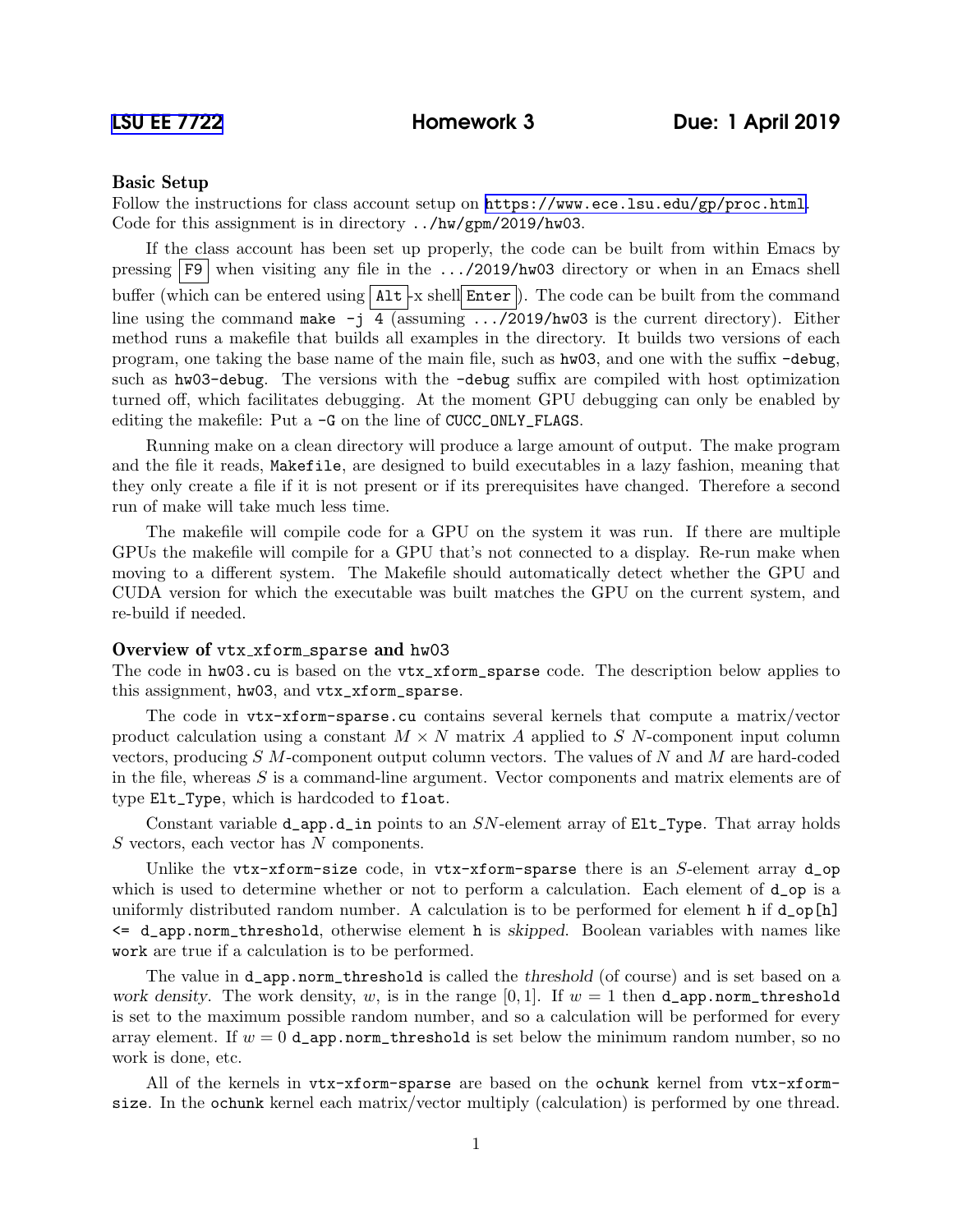(In contrast, kernel  $mxv_o-per\_thd$  each calculation is performed by M threads, one thread per output component.) To avoid request underutilization threads in ochunk cooperate when loading and storing input and output vectors.

# The Five Kernels

The hw03.cu file runs five kernels, named mxv, mxv\_atomic, mxv\_pfx\_shared, mxv\_pfx\_ballot, and mxv\_pfx\_prob1.

Kernel mxv handles sparsity in a simple way and is only efficient when density is close to 1. In mxv an individual thread will skip work when it needs to, but this does not reduce execution time unless all threads in a warp skip work. When the density is 0.5 on average half the threads are idle. A warp ballot instruction (intrinsic \_\_all\_sync) is used to detect when none of the threads have work, in which case no work will be done.

In part using templates, the code constructs three kernels: mxv\_atomic, mxv\_pfx\_shared, and mxv\_pfx\_ballot. Each of these is an instantiation of mxv\_compress with a different compress function. At each iteration the compress function writes a work assignment array, worka. It is set so that thread threadIdx.x operates on the same element that thread worka[threadIdx.x] would have.

```
__shared__ short worka[MAX_BLOCK_SIZE]; // Work assignment.
for ( int hb = bl_start; hb<stop; hb += num_threads ) {
    const bool work = d_app.d_op[hb + threadIdx.x] \leq d _app.norm_threshold;
    CData work_info = compress(work,worka);
    const int work_pos = work_info.amt_work;
    const bool skip = threadIdx.x >= work_pos;
```
The three compress functions are compress\_atomic, compress\_prefix\_shared, and compress\_prefix\_ballot. The compress\_atomic function is simplest. A shared variable, n\_w\_work, which is initialized to zero, indicates how many thread wrote works so far. Threads with work use an atomic add to increment  $n_w$  work, the return value (the value before the increment) indicates the position in which to write worka:

```
__device__ CData compress_atomic(bool have_work, short* const &worka) {
  __shared__ int n_w_work; // Number of threads with work.
  __syncthreads();
  if ( threadIdx.x == 0 ) n_w_work = 0;
  __syncthreads();
  if ( have_work ) worka[atomicAdd(kn_w_work,1)] = threadIdx.x;
}
```
This code works well if the atomicAdd library function is efficiently implemented. Rather than relying on atomicAdd the code in compress\_prefix\_shared computes its own prefix sum. It uses a straightforward, but not well tuned parallel prefix sum algorithm. A more efficient prefix sum algorithm is used in compress\_prefix\_ballot. Efficiency is improved over compress\_prefix\_shared by using warp ballot and population count instructions to find the prefix within a warp, taking advantage of the fact that the prefix sum is of one-bit values.

See the code for additional details.

## Running vtx xform sparse and hw03

The hw03 and vtx\_xform\_sparse code takes up to three arguments. The first, arg1 indicates the desired number of blocks per SM. A value of 2 on a device with 20 SMs will launch a kernel with 40 blocks. The second argument,  $arg2$ , indicates the block size, in warps, and whether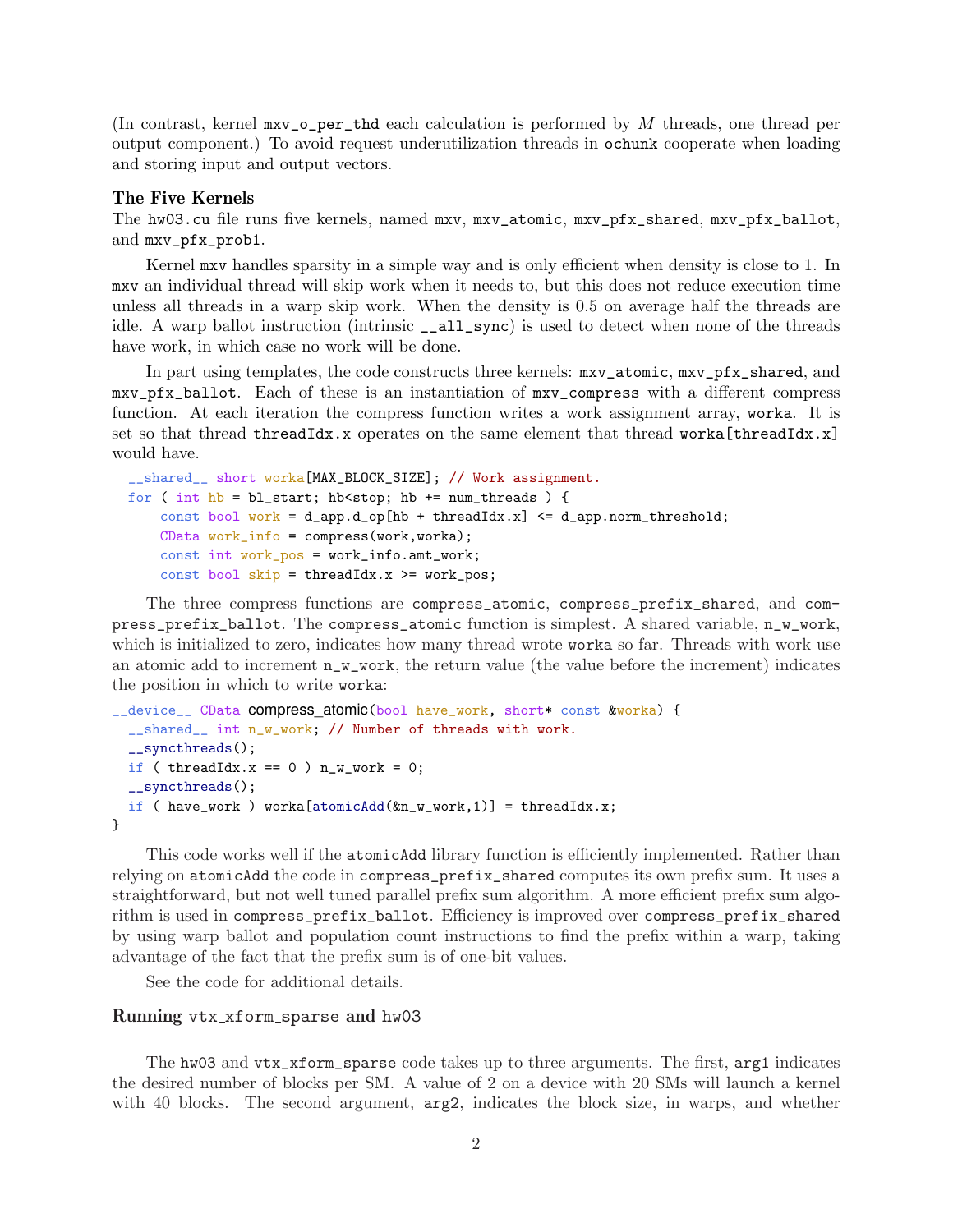performance data should be collected. If arg2 starts with a p then detailed device data, such as request utilization, will be collected. The remainder of arg2 is the number of warps per block to launch. If both  $\arg 1$  and  $\arg 2$  (after the p) are 0, the launch configuration will be chosen to maximize the number of warps per SM. If  $\arg 1$  is 0 then the number of blocks will be chosen to maximize the number of active blocks per SM. If arg2 is 0 then the block size will be set to the largest value for which there will be arg1 active blocks per SM.

Suppose hw03 is run on a GPU with 20 SMs. Running ./hw03 2 32 will launch 40 blocks, each with 32 warps. The number of active blocks per SM in this case may be 1 or 2, depending on the amount of shared memory and number of registers in the respective kernel. Running ./hw03 2 0 will guarantee 2 blocks per SM, and the block size will be the largest for which 2 blocks fit on an SM. (A CUDA API routine is used to determine the number of active blocks per SM. Nothing actually forces that number of blocks to be resident, nor is the number of active blocks checked. Therefore, if the API routine is wrong then the number of active blocks per SM will be wrong.)

Running ./hw03 2 p32 will do the same kind of launch as a previous example, but will collect detailed data. Running ./hw03 2 0 will will launch 40 blocks and choose the largest block size, say 16 warps, for which 2 blocks can be active. Running ./hw03 0 0 will pick the block size and number of blocks that will maximize the number of warps per SM.

The third argument,  $arg3$ , specifies the number of vectors per SM. A value of v indicates that there should be  $v2^{20}$  vectors per SM. (That means the input array has  $Nv2^{20}$  floats and the output array has  $Mv2^{20}$  floats.) For example, Running ./hw03 0 0 2.5 will run with  $20 \times 2.5 \times 2^{20}$ vectors.

Setting arg3 too high will overflow the signed 32-bit integers used to index the various arrays.

#### Program Output

A run of vtx-xform-sparse and hw03 produces the following output:

```
A stray message about a CUDA API call.
```
[koppel@dmk-laptop intro-vtx-transform]\$ ./vtx-xform-size Call of cuDeviceGetCount, cbid 4, serial 1

Ignore it (the Call message).

Information about each GPU connected to the system, followed by a line showing the chosen GPU.

```
GPU 0: GeForce GTX 1080 @ 1.73 GHz WITH 8119 MiB GLOBAL MEM
GPU 0: L2: 2048 kiB MEM<->L2: 320.3 GB/s
GPU 0: CC: 6.1 MP: 20 CC/MP: 128 DP/MP: 4 TH/BL: 1024
GPU 0: SHARED: 49152 B/BL 98304 B/MP CONST: 65536 B # REGS: 65536
GPU 0: PEAK: 4438 SP GFLOPS 139 DP GFLOPS COMP/COMM: 55.4 SP 3.5 DP
GPU 1: GeForce GTX 1080 @ 1.73 GHz WITH 8111 MiB GLOBAL MEM
GPU 1: L2: 2048 kiB MEM<->L2: 320.3 GB/s
GPU 1: CC: 6.1 MP: 20 CC/MP: 128 DP/MP: 4 TH/BL: 1024
GPU 1: SHARED: 49152 B/BL 98304 B/MP CONST: 65536 B # REGS: 65536
GPU 1: PEAK: 4438 SP GFLOPS 139 DP GFLOPS COMP/COMM: 55.4 SP 3.5 DP
Using GPU 0
```
Most lab computers have two GPUs, please pay attention to the GPU that is actually being used, GPU 0 above.

Most fields are self-explanatory. For example, L2 is the size of the level-2 cache and CC indicates that the device is of compute capability 6.1 (a cheap Pascal). The MEM<->L2 field shows the off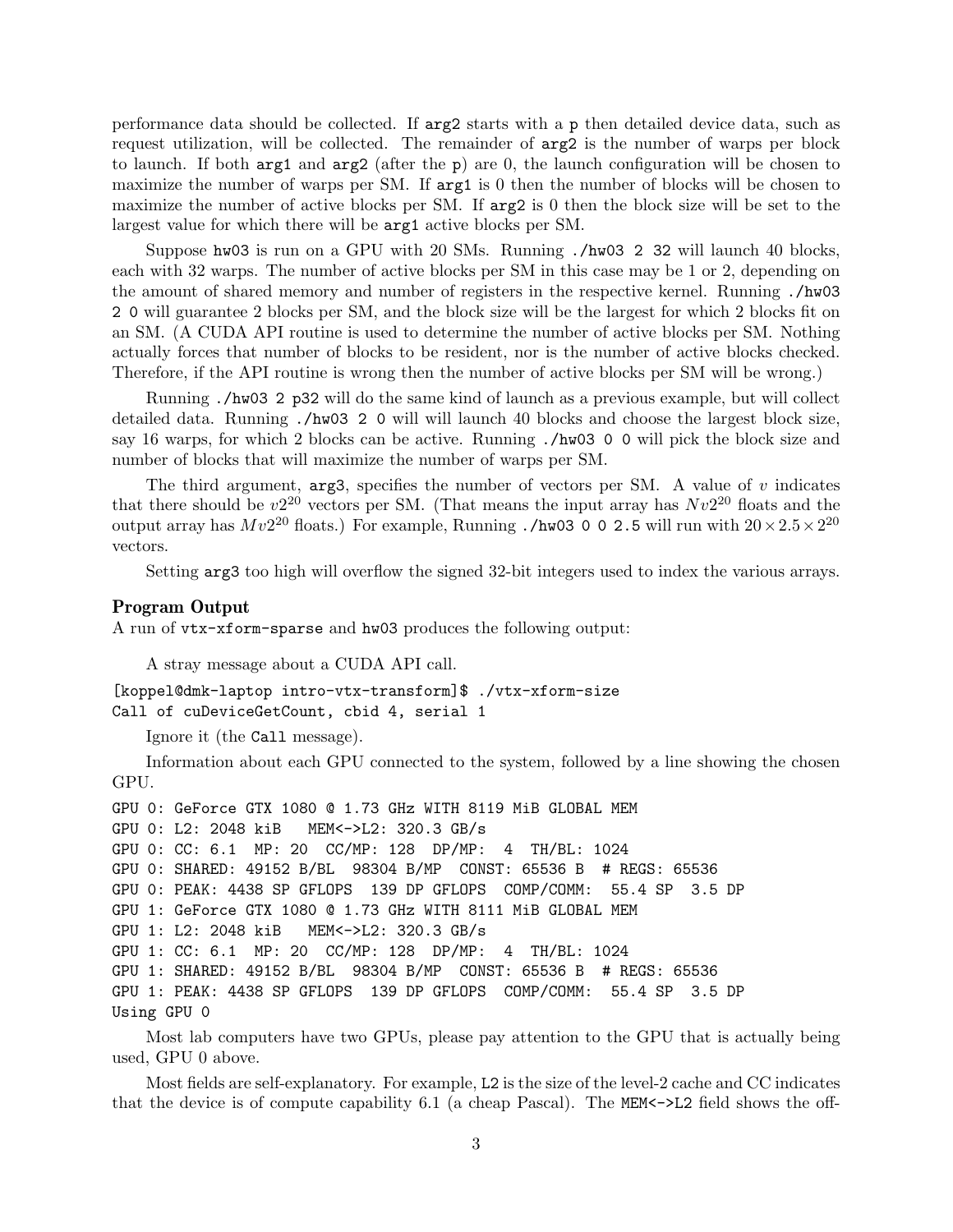chip bandwidth. MP indicates the number of multiprocessors, also called streaming multiprocessors (SM's). CC/MP indicates the number of CUDA cores (FP32 or single-precision functional units) per MP, DP/MP indicates the number of double-precision (FP64) functional units per MP, and TH/BL is the maximum number of threads per block.

The amount of shared memory available is shown per block (B/BL) and per MP, this does not indicate whether any particular kernel is using that much shared memory or could use that much. The same line shows the amount of constant memory, and the number of registers available.

The next line, PEAK, shows FP operation bandwidth in which a fused multiply-add is counted as one operation. The COMP/COMM line gives the computation to communication ratio in floatingpoint operations per floating-point element transfers. (The information above was collected in part using the runtime library's cudaGetDeviceProperties function.)

The program will next print information about each kernel:

```
CUDA Kernel Resource Usage:
For mxv:
   32800 shared, 336 const, 0 loc, 24 regs; 1024 max threads per block.
For mxv_atomic:
   34852 shared, 336 const, 0 loc, 40 regs; 1024 max threads per block.
For mxv_pfx_shared:
   34852 shared, 336 const, 0 loc, 40 regs; 1024 max threads per block.
For mxv_pfx_ballot:
   34852 shared, 336 const, 0 loc, 40 regs; 1024 max threads per block.
For mxv_pfx_prob1:
   34852 shared, 336 const, 0 loc, 46 regs; 1024 max threads per block.
```
The max threads per block shown above is based on the kernel and reflects register usage. Though it does not happen above, it is possible that a kernel can be limited to less than 1024 threads per block because it uses more than 64 registers (on a CC 6.1 device).

Next, the program provides information on the input size.

#### Matrix size: 8 x 8. Vectors: 20971520.

The input size shown above is the entire input size. Using the command-line arguments the input size per SM is specified. So in the example above the input size per SM is  $20971520/20 =$ 1048576. The input size can be changed using command-line arguments, that is explained further below.

The program will launch each kernel several times, the first launch at a density (work) of 1, with subsequent launches at lower densities, with the last launch at a density of zero. The density is shown under the work column. Each line shows the result of one run. Kernel mxv:

```
wp ac work t/s I/op GB/s Data BW Util--------------
32 32 1.000 7651 1.8 186 ******************************
32 32 0.750 7712 2.3 141 **********************
32 32 0.500 7717 3.3 98 ***************
32 32 0.250 7813 5.8 54 ********
32 32 0.021 4151 9.9 27 ****
32 32 0.004 1412 4.7 63 **********
32 32 0.000 545 2.4 154 ************************
```
The wp column shows the number of warps per block that the kernel was launched with. The ac column shows the number of warps assigned to an SM (which is the product of the number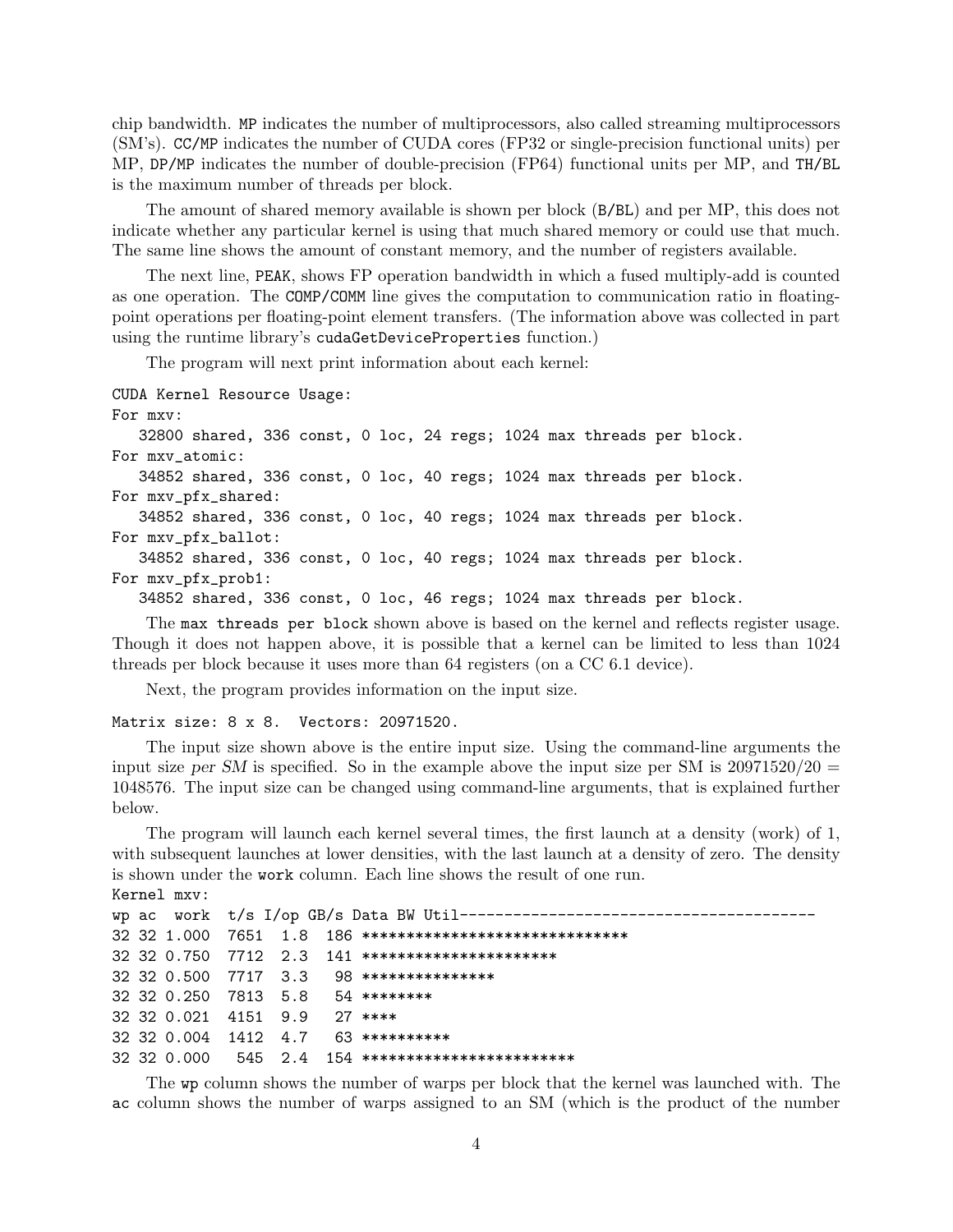of warps per block and the number of active blocks per SM). The number in the ac column is computed by an NVIDIA API using information about the kernel and the GPU. In the example above the wp and ac numbers are the same because the number of blocks is the same as the number of SMs and so there is no way to have more than one block per SM.

The  $t/\mu s$  column shows the measured execution time, the GB/s value is the off-chip data throughput, assuming that  $4S + 4Sw(N + M)$  B crosses the chip boundary, where S is the number of vectors,  $w$  is the work density and  $N$  and  $M$  are the number of components in the input and output vectors.

The I/op value shows the number of instructions executed divided by a reference number of instructions. The reference number is based on the number of instructions we expect a good compiler to emit, perhaps simplifying things a bit. The reference is currently set to  $w(MN + N +$  $M$ ) + 4 + 3. Search for num\_ops in the main routine.

A value of 2.00 means that about twice as many instructions were actually executed than we expected. The I/op value is computed by actually measuring the number of instructions executed using event counters built in to the GPU, and dividing that count by the number by the reference amount. A value of exactly 1 for I/op would be great, but there is no guarantee that the reference number is attainable.

The stars in last column show bandwidth utilization based on the GB/s number. If the stars extend to the maximum length (shown by the hyphens to the right of Data BW Util in the column heading) then off-chip bandwidth is being saturated. Note that this number is computed using measured time and an ideal amount of data crossing the chip boundary.

When the first character of the second argument is a p additional data will be collected and shown. The output from a run using ./hw03 0 p appears below:

Kernel mxv:

```
R-Eff-% -L2-Cache-- ---DRAM----
wp ac work t/s I/op SM eff Ld St Rd \theta Wr \theta Rd \theta Wr \theta GB/s Data BW Util-
32 64 1.000 7707 1.8 100.0% 100 50 98.0 174.1 98.0 87.1 185 *******
32 64 0.750 7700 2.3 93.7% 100 50 98.0 174.3 98.0 87.2 142 *****
32 64 0.500 7700 3.3 87.5% 100 50 98.1 174.3 98.1 87.2 98 ***
32 64 0.250 7695 5.8 81.3% 100 50 98.1 174.4 98.1 87.2 55 **
32 64 0.021 4122 9.9 76.1% 100 50 101.9 163.0 101.9 81.6 27 *
32 64 0.004 1367 4.7 75.8% 100 50 123.1 123.4 123.1 61.9 65 **
32 64 0.000 475 2.4 78.4% 100 50 176.6 0.1 176.5 2.1 176 *******
Kernel mxv_atomic:
                            R-Eff-% -L2-Cache-- ---DRAM----
wp ac work t/s I/op SM eff Ld St Rd \theta Wr \theta Rd \theta Wr \theta GB/s Data BW Util-
24 48 1.000 7531 3.0 74.1% 100 48 100.3 183.8 100.3 89.1 189 *******
24 48 0.750 6744 3.2 70.8% 100 49 87.5 152.1 87.2 74.7 162 ******
24 48 0.500 4874 3.5 66.4% 100 49 86.7 141.5 86.4 69.0 155 ******
24 48 0.250 3262 4.2 55.9% 100 47 78.1 108.6 77.8 51.6 129 *****
24 48 0.021 1242 6.9 16.5% 100 34 81.6 34.5 81.5 12.3 91 ***
24 48 0.004 1056 7.1 6.6% 100 13 85.8 21.0 85.8 3.6 85 ***
24 48 0.000 670 6.1 3.2% 100 39 125.2 0.0 125.2 1.5 125 *****
Kernel mxv_pfx_shared:
                            R-Eff-% -L2-Cache-- ---DRAM----
wp ac work t/s I/op SM eff Ld St Rd \theta Wr \theta Rd \theta Wr \theta GB/s Data BW Util-
```
24 48 1.000 7637 5.5 69.1% 100 48 98.9 181.2 98.9 87.9 187 \*\*\*\*\*\*\*